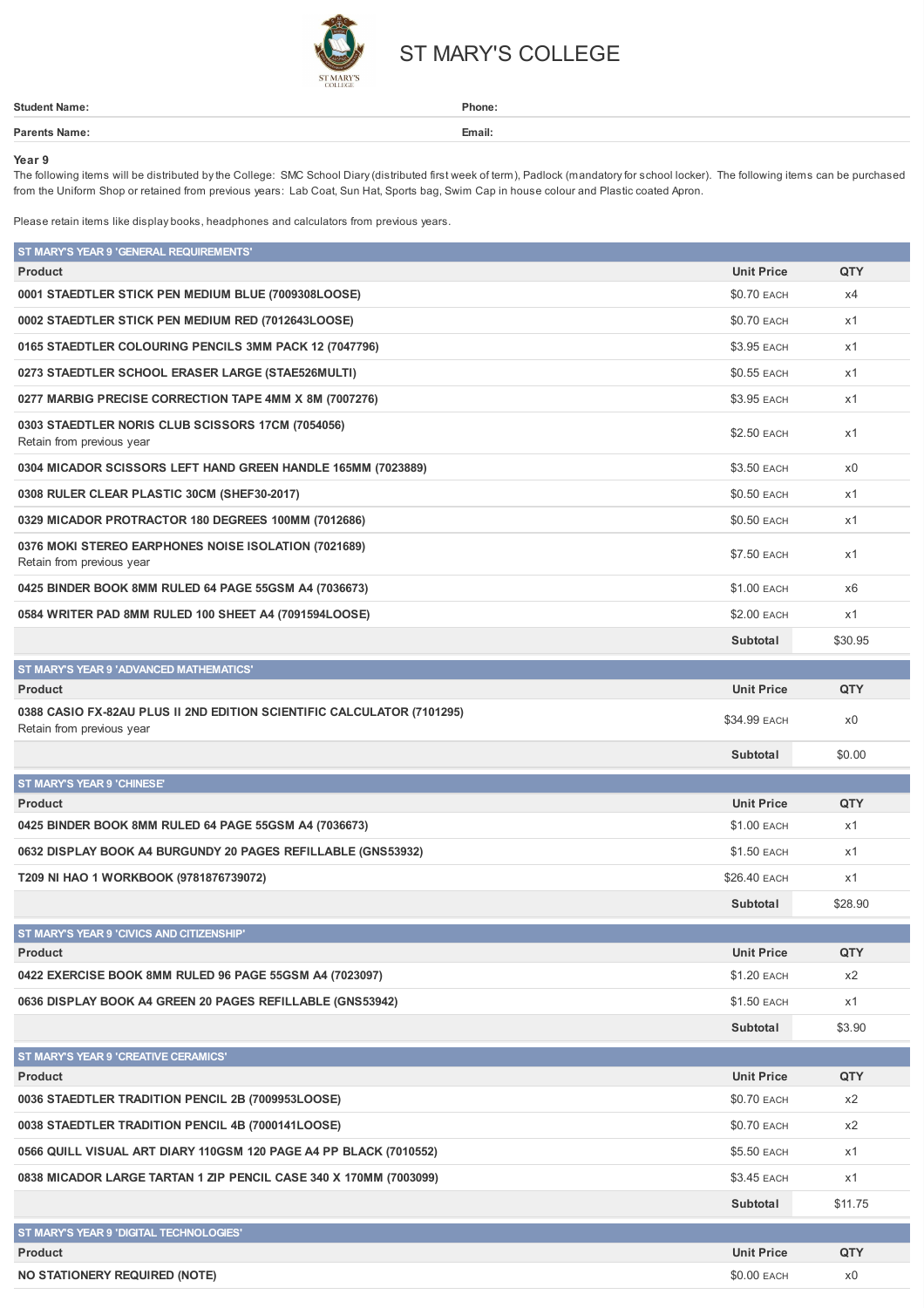| ST MARY'S YEAR 9 'DRAMA'                                           |                    |            |
|--------------------------------------------------------------------|--------------------|------------|
| <b>Product</b>                                                     | <b>Unit Price</b>  | <b>QTY</b> |
| 0421 EXERCISE BOOK 8MM RULED 64 PAGE 55GSM A4 (7019578)            | \$1.00 EACH        | x1         |
| 0584 WRITER PAD 8MM RULED 100 SHEET A4 (7091594LOOSE)              | \$2.00 EACH        | x1         |
| 0635 DISPLAY BOOK A4 BLUE 20 PAGES REFILLABLE (GNS53941)           | \$1.50 EACH        | x1         |
|                                                                    | Subtotal           | \$4.50     |
| ST MARY'S YEAR 9 'ECONOMICS AND BUSINESS'                          |                    |            |
| <b>Product</b>                                                     | <b>Unit Price</b>  | <b>QTY</b> |
| 0421 EXERCISE BOOK 8MM RULED 64 PAGE 55GSM A4 (7019578)            | \$1.00 EACH        | x1         |
| 0635 DISPLAY BOOK A4 BLUE 20 PAGES REFILLABLE (GNS53941)           | \$1.50 EACH        | x1         |
|                                                                    | Subtotal           | \$2.50     |
| <b>ST MARY'S YEAR 9 'ENGLISH'</b>                                  |                    |            |
| <b>Product</b>                                                     | <b>Unit Price</b>  | <b>QTY</b> |
| 0421 EXERCISE BOOK 8MM RULED 64 PAGE 55GSM A4 (7019578)            | \$1.00 EACH        | x1         |
| 0584 WRITER PAD 8MM RULED 100 SHEET A4 (7091594LOOSE)              | \$2.00 EACH        | x1         |
| 0635 DISPLAY BOOK A4 BLUE 20 PAGES REFILLABLE (GNS53941)           | <b>\$1.50 EACH</b> | x1         |
|                                                                    | Subtotal           | \$4.50     |
| ST MARY'S YEAR 9 'FOOD TECHNOLOGY'                                 |                    |            |
| <b>Product</b>                                                     | <b>Unit Price</b>  | QTY        |
| 0424 BINDER BOOK 8MM RULED 48 PAGE 55GSM A4 (7055059)              | \$0.85 EACH        | x1         |
| 0636 DISPLAY BOOK A4 GREEN 20 PAGES REFILLABLE (GNS53942)          | \$1.50 EACH        | x1         |
|                                                                    | Subtotal           | \$2.35     |
| ST MARY'S YEAR 9 'FORENSIC SCIENCE'                                |                    |            |
| <b>Product</b>                                                     | <b>Unit Price</b>  | QTY        |
| 0426 BINDER BOOK 8MM RULED 96 PAGE 55GSM A4 (7055060)              | \$1.20 EACH        | x1         |
|                                                                    |                    |            |
| 0632 DISPLAY BOOK A4 BURGUNDY 20 PAGES REFILLABLE (GNS53932)       | \$1.50 EACH        | x1         |
|                                                                    | Subtotal           | \$2.70     |
|                                                                    |                    |            |
| ST MARY'S YEAR 9 'HEALTH AND PHYSICAL EDUCATION'<br><b>Product</b> | <b>Unit Price</b>  | QTY        |
| 0422 EXERCISE BOOK 8MM RULED 96 PAGE 55GSM A4 (7023097)            | \$1.20 EACH        | x1         |
| 0632 DISPLAY BOOK A4 BURGUNDY 20 PAGES REFILLABLE (GNS53932)       | <b>\$1.50 EACH</b> | x1         |
|                                                                    | Subtotal           | \$2.70     |
|                                                                    |                    |            |
| ST MARY'S YEAR 9 'HISTORY/GEOGRAPHY'<br><b>Product</b>             | <b>Unit Price</b>  | QTY        |
| 0422 EXERCISE BOOK 8MM RULED 96 PAGE 55GSM A4 (7023097)            | \$1.20 EACH        | x2         |
| 0636 DISPLAY BOOK A4 GREEN 20 PAGES REFILLABLE (GNS53942)          | \$1.50 EACH        | x2         |
| 0751 BANTEX PVC CLIPFOLDER A4 BLACK (7002183)                      | \$3.95 EACH        | x1         |
|                                                                    | Subtotal           | \$9.35     |
|                                                                    |                    |            |
| ST MARY'S YEAR 9 'ITALIAN'<br><b>Product</b>                       | <b>Unit Price</b>  | QTY        |
| 0425 BINDER BOOK 8MM RULED 64 PAGE 55GSM A4 (7036673)              | \$1.00 EACH        | x1         |
| 0632 DISPLAY BOOK A4 BURGUNDY 20 PAGES REFILLABLE (GNS53932)       | \$1.50 EACH        | x1         |
|                                                                    | Subtotal           | \$2.50     |
|                                                                    |                    |            |
| ST MARY'S YEAR 9 'LIFE AND FAITH'<br><b>Product</b>                | <b>Unit Price</b>  | QTY        |
| 0421 EXERCISE BOOK 8MM RULED 64 PAGE 55GSM A4 (7019578)            | \$1.00 EACH        | x1         |
| 0609 NOTEBOOK CASEBOUND RULED 192 PAGE A5 ASSORTED (7019651)       | \$4.50 EACH        | x1         |
| 0635 DISPLAY BOOK A4 BLUE 20 PAGES REFILLABLE (GNS53941)           | \$1.50 EACH        | x1         |
|                                                                    | Subtotal           | \$7.00     |
| ST MARY'S YEAR 9 'MAKING SHORT FILMS'                              |                    |            |

**Subtotal** \$0.00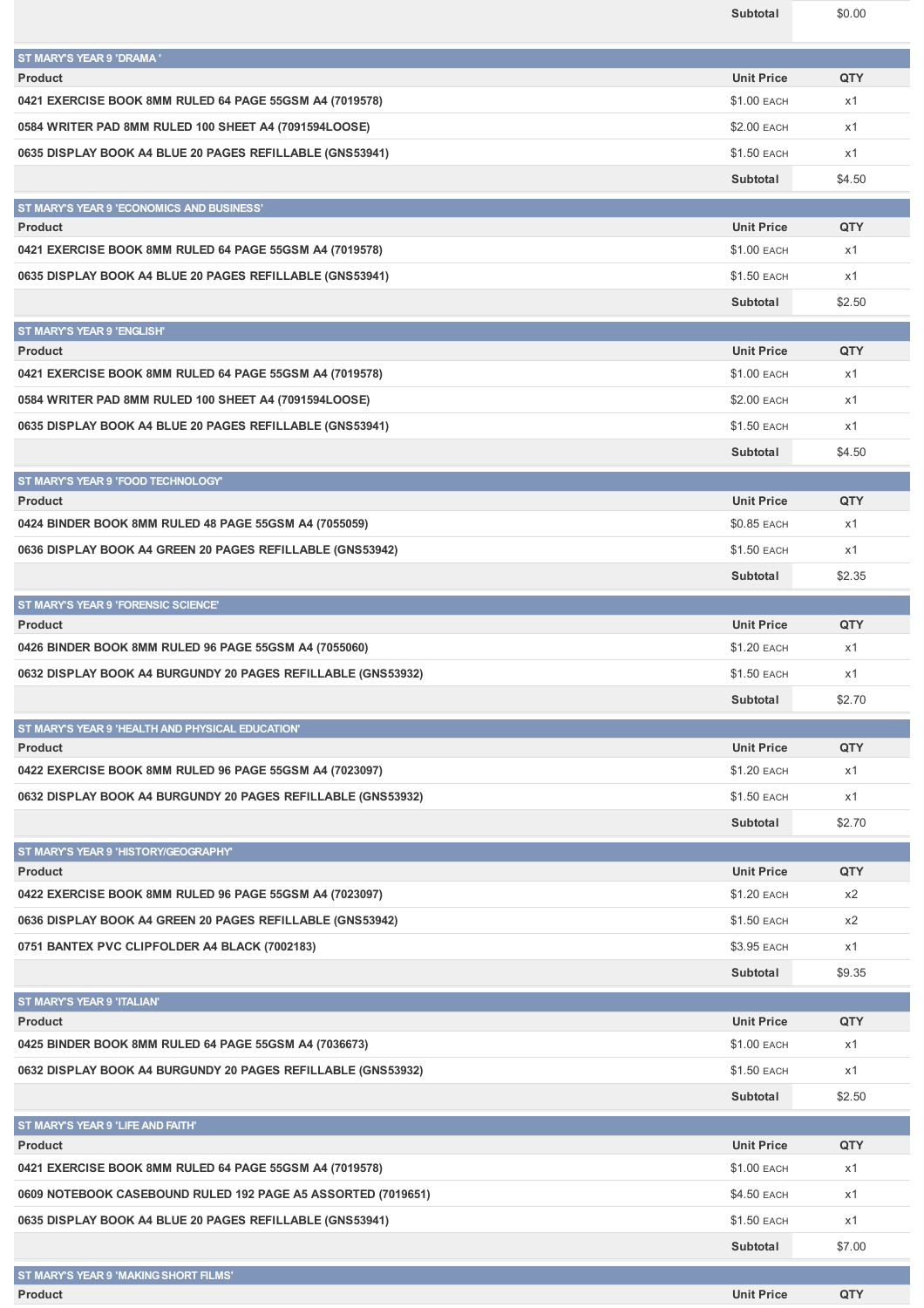| <b>NO STATIONERY REQUIRED (NOTE)</b>                                      | $$0.00$ EACH                     | x0        |
|---------------------------------------------------------------------------|----------------------------------|-----------|
|                                                                           | Subtotal                         | \$0.00    |
| ST MARY'S YEAR 9 'MATERIALS AND DESIGN'                                   |                                  |           |
| <b>Product</b>                                                            | <b>Unit Price</b>                | QTY       |
| 0033 STAEDTLER TRADITION PENCIL HB (7007061LOOSE)                         | \$0.70 EACH                      | x1        |
| 0273 STAEDTLER SCHOOL ERASER LARGE (STAE526MULTI)                         | \$0.55 EACH                      | x1        |
| 0635 DISPLAY BOOK A4 BLUE 20 PAGES REFILLABLE (GNS53941)                  | \$1.50 EACH                      | x1        |
|                                                                           | Subtotal                         | \$2.75    |
| <b>ST MARY'S YEAR 9 'MATHEMATICS'</b>                                     |                                  |           |
| <b>Product</b>                                                            | <b>Unit Price</b>                | QTY       |
| 0388 CASIO FX-82AU PLUS II 2ND EDITION SCIENTIFIC CALCULATOR (7101295)    |                                  |           |
| Retain from previous year                                                 | \$34.99 EACH                     | x0        |
| 0422 EXERCISE BOOK 8MM RULED 96 PAGE 55GSM A4 (7023097)                   | \$1.20 EACH                      | x1        |
|                                                                           | Subtotal                         | \$1.20    |
| ST MARY'S YEAR 9 'MUSIC'                                                  |                                  |           |
| <b>Product</b>                                                            | <b>Unit Price</b>                | QTY       |
| 0421 EXERCISE BOOK 8MM RULED 64 PAGE 55GSM A4 (7019578)                   | \$1.00 EACH                      | x1        |
| 0537 OLYMPIC MUSIC BOOK FEINT AND STAVED 8MM 48 PAGES A4 (7036783)        | \$2.00 EACH                      | x1        |
| 0584 WRITER PAD 8MM RULED 100 SHEET A4 (7091594LOOSE)                     | \$2.00 EACH                      | x1        |
| 0645 DISPLAY BOOK A4 BLACK WITH CLEAR FRONT (53938)                       | \$1.80 EACH                      | x1        |
| T301 ALFREDS ESSENTIALS OF MUSIC THEORY COMPLETE (9780882848976)          |                                  |           |
| Retain from previous year                                                 | \$36.00 EACH                     | x0        |
|                                                                           | Subtotal                         | \$6.80    |
| ST MARY'S YEAR 9 'NEW MEDIA ART'                                          |                                  |           |
| <b>Product</b>                                                            | <b>Unit Price</b>                | QTY       |
| 0033 STAEDTLER TRADITION PENCIL HB (7007061LOOSE)                         | \$0.70 EACH                      | x2        |
| 0402 USB 16GB (ABACUSB16GB)                                               | <b>\$7.65 EACH</b>               | x1        |
| 0566 QUILL VISUAL ART DIARY 110GSM 120 PAGE A4 PP BLACK (7010552)         | \$5.50 EACH                      | x1        |
| 0838 MICADOR LARGE TARTAN 1 ZIP PENCIL CASE 340 X 170MM (7003099)         | \$3.45 EACH                      | x1        |
|                                                                           |                                  |           |
|                                                                           | Subtotal                         | \$18.00   |
| ST MARY'S YEAR 9 'OUTDOOR EDUCATION'                                      |                                  |           |
| <b>Product</b><br>0422 EXERCISE BOOK 8MM RULED 96 PAGE 55GSM A4 (7023097) | <b>Unit Price</b><br>\$1.20 EACH | QTY<br>x1 |
|                                                                           |                                  |           |
|                                                                           | Subtotal                         | \$1.20    |
| <b>ST MARY'S YEAR 9 'SCIENCE'</b>                                         |                                  |           |
| <b>Product</b>                                                            | <b>Unit Price</b>                | QTY       |
| 0423 EXERCISE BOOK 8MM RULED 128 PAGE 55GSM A4 (7023098)                  | \$1.65 EACH                      | x3        |
| 0632 DISPLAY BOOK A4 BURGUNDY 20 PAGES REFILLABLE (GNS53932)              | \$1.50 EACH                      | x1        |
|                                                                           | Subtotal                         | \$6.45    |
| ST MARY'S YEAR 9 'SPORTS SCIENCE'                                         |                                  |           |
| <b>Product</b>                                                            | <b>Unit Price</b>                | QTY       |
| 0422 EXERCISE BOOK 8MM RULED 96 PAGE 55GSM A4 (7023097)                   | \$1.20 EACH                      | x1        |
| 0635 DISPLAY BOOK A4 BLUE 20 PAGES REFILLABLE (GNS53941)                  | \$1.50 EACH                      | x1        |
|                                                                           | Subtotal                         | \$2.70    |
| ST MARY'S YEAR 9 'VISUAL ART AND DESIGN'                                  |                                  |           |
| <b>Product</b>                                                            | <b>Unit Price</b>                | QTY       |
| 0036 STAEDTLER TRADITION PENCIL 2B (7009953LOOSE)                         | \$0.70 EACH                      | x2        |
|                                                                           |                                  |           |
| 0038 STAEDTLER TRADITION PENCIL 4B (7000141LOOSE)                         | \$0.70 EACH                      | x2        |
| 0566 QUILL VISUAL ART DIARY 110GSM 120 PAGE A4 PP BLACK (7010552)         | \$5.50 EACH                      | x1        |
| 0838 MICADOR LARGE TARTAN 1 ZIP PENCIL CASE 340 X 170MM (7003099)         | \$3.45 EACH                      | x1        |
|                                                                           | Subtotal                         | \$11.75   |